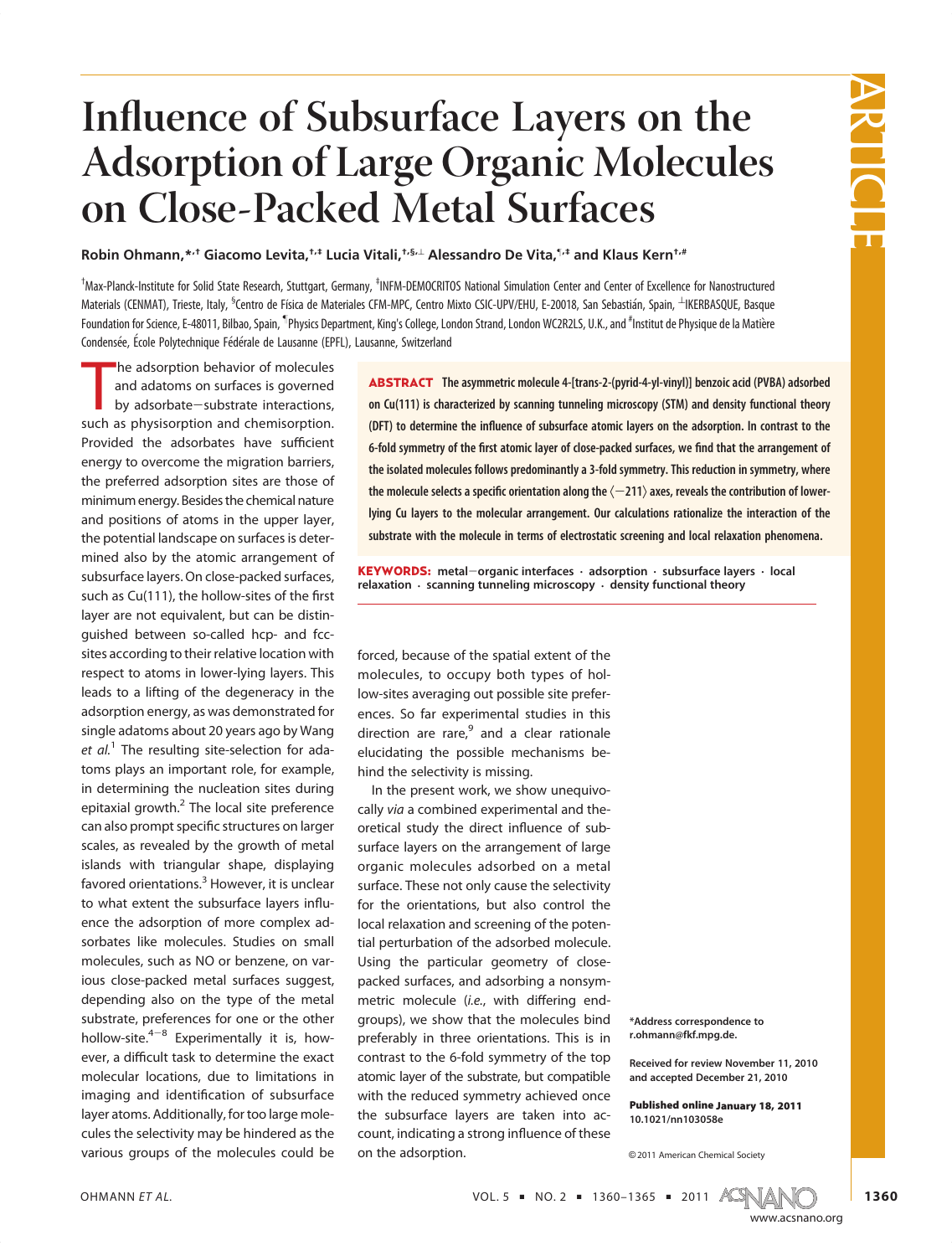

Figure 1. STM topography images of PVBA molecules on Cu(111) taken at bias = 0.1 V: (a) two single PVBA molecules with different chirality in configuration I (inset top: height profile of a single PVBA molecule) (inset bottom: sketch of deprotonated  $\delta$ - and  $\lambda$ -PVBA); (b) two PVBA molecules in different orientations (bottom left configuration I and top right configuration II); (inset: atomically resolved image (to scale)); (c) scheme illustrating the adsorption angle with respect to the surface. For clarity only one of three orientations for the favored I and unfavored II configuration is shown. The green and blue arrows denote the direction of  $\delta$ - and  $\lambda$ -PVBA, respectively. Image sizes in Å<sup>2</sup>: (a) 55.3  $\times$  72.3, (b)  $51.7 \times 39.4$ .

Specifically, we studied the organic molecule 4--<br>[trans-2-(pyrid-4-yl-vinyl)] benzoic acid (PVBA) on the  $Cu(111)$  surface, where single isolated molecules can be observed, as we have reported previously.<sup>10</sup> PVBA<br>consists of two different functional and groups a puridular consists of two different functional end-groups, a pyridyl nected by a vinyl bridge. By scanning tunneling microscopy (STM) the two sides of the PVBA molecules can be distinguished<sup>10</sup> allowing in contrast to previous studies<sup>9,11</sup> a clear distinction and selection of the orientation of the molecule with respect to the substrate registry.

Our studies are supported by Density Functional Theory (DFT) calculations addressing the specific<br>
Determine compatible This allows us to rationalize the and the correction geometries. This allows us to relate the adsorption in  $\frac{1}{2}$  the adsorption in  $\frac{1}{2}$  the adsorption in  $\frac{1}{2}$  the adsorption  $\frac{1}{2}$  of  $\frac{1}{2}$  the state of adsorption  $\frac{1}{2}$  the state terms of adsorption energy, local relaxation, and charge distribution.

### RESULTS AND DISCUSSION

 $F = \frac{1}{2}$  shows a typical  $F = \frac{1}{2}$  shows a typical state of  $F = \frac{1}{2}$  shows a typical state of  $F = \frac{1}{2}$ of single PVBA molecules on Cu(111) acquired at a

TABLE 1. PVBA on Cu(111): Number of Molecules Found in Certain Adsorption Orientations (Left), Calculated Energetic Difference (Right)

| <b>STM</b> |  |                      |
|------------|--|----------------------|
|            |  | DFT $\Delta$ E (meV) |
| 84         |  | Δ7                   |
|            |  |                      |

voltage of  $+0.1$  V. PVBA appears as two protrusions and one large depression at one end, which we have previously associated with the deprotonated carboxyl side.<sup>10</sup> The protrusion near the depression is hence attributed to the phenylene ring of the benzoic-acid moiety and the other one to the pyridyl ring. This enables us to assign to the molecule a specific intrinsic<br>direction which is identified by an arrow pointing from direction which is identified by an arrow pointing from<br>the oxygen to the nitrogen terminated side. The distance between the protrusions (see top inset Figure 1a) is comparable to the distance of 6.62 Å between the centers of the rings of the free molecule obtained from our calculations, suggesting a planar adsorption of the molecule. The two protrusions show different apparent<br>hoights, and a slightly triangular shape giving rise to heights and a slightly triangular shape giving rise to two motifs that are resolved in the topographic images (indicated by a green and blue line, respectively). The two motifs are mirror symmetric and occur with equal probability. These reflect the two different chiral spe-<br>sise (epentiomers) of  $DVB$  that are induced by the 3D cies (see bottom inset Figure 1a).<br>
Confinement at the surface (see bottom inset Figure 1a).

Given the 6-fold symmetry of the top atomic layer of the close-packed Cu(111) surface each enantiomer is expected to adsorb in six orientations every  $60^\circ$ <br>degrees if the adsorption of the melocule were evely degrees. If the adsorption of the molecule were exclu-<br>sively determined by the top layer, these molecular orientations would be equally likely. Although six orientations are indeed observed, we find that among these,<br>three exientations are houses of translational units we label as configuration I. The other three orienta-<br>tions which are unfavored and pointing opposite to the former ones, are referred to as configuration II. Table 1 in each configuration, revealing a more than 90% pre-<br>ference for configuration,  $\frac{1}{2}$  Figure 1b chours a tope ference for configuration I. Figure 1b shows a topography image of two molecules in the two different configurations. The molecules are aligned parallel to a common axis, while their orientation is opposite to each other. In the image the dotted line symbolizes one of the orientations of the molecules that are only rarely observed (configuration II, see Table 1). The three<br>proferred exientations which constitute the large preferred orientations, which constitute the largest majority, occur every 120° with respect to each other, it<br>displaying offertively a 2-fold symmetric arrangement with respectively a 3-fold symmetric arrangement<br>displaying effectively a 3-fold symmetric arrangement of the molecules in contrast to the 6-fold symmetric pattern of the top-layer atoms of the  $Cu(111)$  surface pattern of the top-layer atoms in the top-layer atoms in the Current Layer atoms in the Current of the Current Current Current Current Current Current Current Current Current Current Current Current Current Current Current Figure 1c). Note, that for a symmetric molecule, such as

ARTICLE

OHMANN ET AL.  $\text{VOL.5} \cdot \text{NO. 2} = 1360-1365 = 2011 \text{ ACM} \cdot \text{W} \cdot \text{M} \cdot \text{O} \cdot \text{1361}$ 

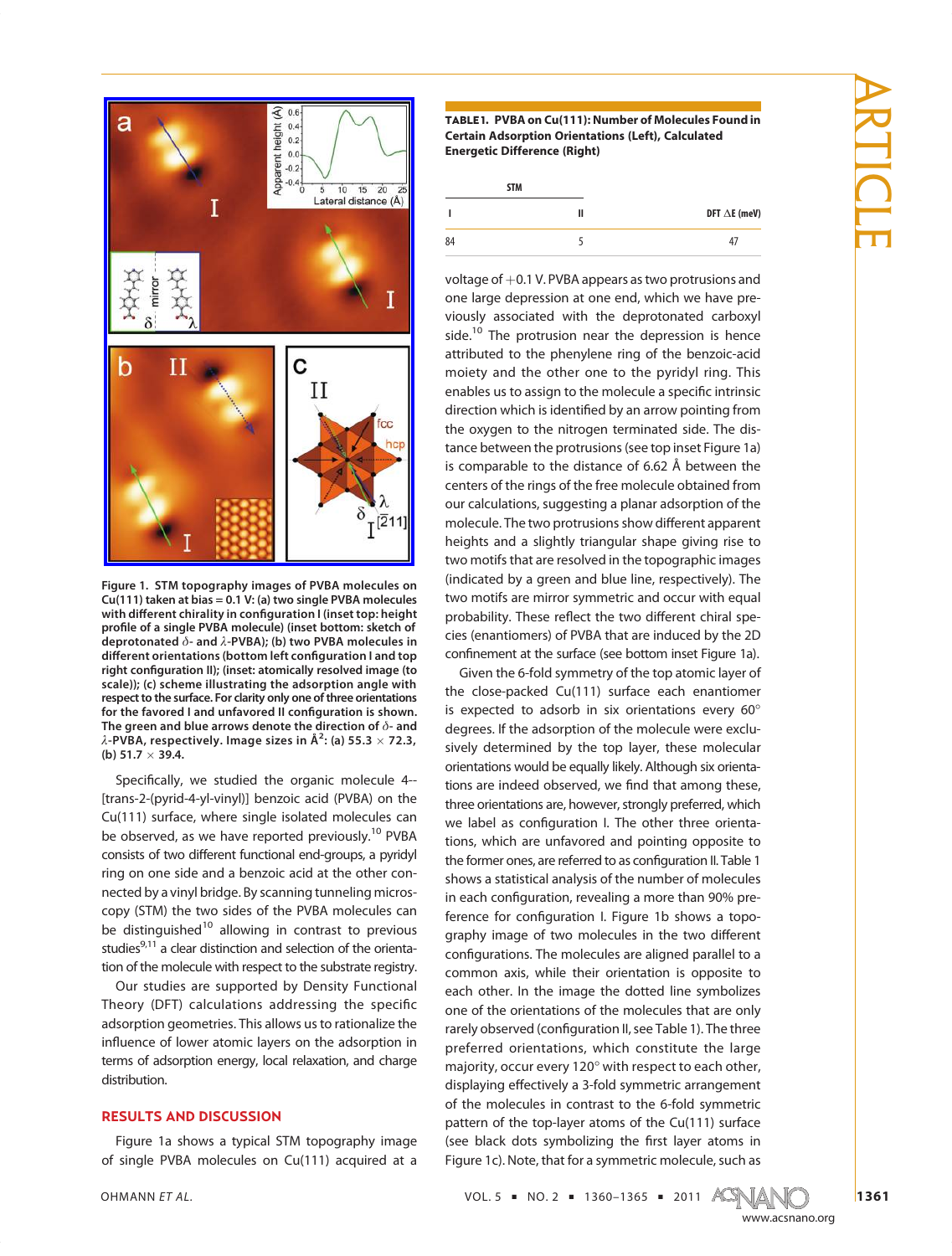

Figure 2. Calculation of PVBA (deprotonated) on Cu(111) showing in panels a and b the favored I and the unfavored II adsorption configuration for δ-PVBA. The insets show the λ-PVBA case respectively. (c) Sideview of δ-PVBA for case I. PVBA is adsorbed in an almost planar configuration with a slight apparent arc, where the nitrogen-side and oxygen-side are by 0.11 Å and 0.25 Å closer to the surface than the central part.<sup>18</sup> (d) Sideview of  $\delta$ -PVBA for configuration II.

pentacene, $9$  the distinction between the two orientations of the molecule along a given axis would not be possible. Atomically resolved STM images (see inset Figure 1b) reveal that PVBA adsorbs close to the  $\langle -211 \rangle$ axes. Depending on the enanties of approximately  $4 \pm 2^{\circ}$  with the enant of the enanties angle of approximately  $4 \pm 2^{\circ}$  with the enant of local stress angle of approximately  $4 \pm 2^{\circ}$ respect to these axes is observed (see arrows in Figure 1a,b and the corresponding illustration in Figure 1c).

To explain the preference of one configuration over<br>the other, the cocord and the subsequent Cu layer must be taken into account. These differentiate the subsequent Cu layer into a counter of the subsequent Cu layer  $\epsilon$ hollow-sites of the first layer into alternating hcp (Cu atom in the second layer) and fcc sites (vacancy in the second layer), imposing the nonequivalent directions second layer), imposing the nonequivalent directions "fcc to hcp" and "hcp to fcc" (full and dotted lines in Figure 1c, respectively). These repeat every  $120^\circ$  as the two configurations. In other words, the inclusion of the subsurface layers reduces the  $\epsilon$  field summatry of the subsurface layers reduces the 6-fold symmetry of the surface to a 3-fold symmetry as can be seen in Figure 1c. The predominant 3-fold symmetric arrangement of PVBA molecules experimentally observed on  $Cu(111)$  hence highlights a strong influence of the correct one of the correct one of the content second and subsequent Cu layer (i.e., subsurface atoms) on the adsorption. Before we discuss the molecule–surface interaction in detail, we shortly<br>comment on the accurrence ratio of the two sepfici comment on the occurrence ratio of the two configurations. In the case of single adatoms the ratio between favored and unfavored sites has been shown to follow the Boltzmann statistics.<sup>2</sup> As neither diffusion nor rotation of the molecules was observed at the imaging

temperature of 6 K, the ratio between the two sites is a frozen image determined at some temperature during the cooling down process from the deposition temperature ( $\sim$ 300 K).<sup>12</sup> The transition between contemperature (∼300 K). 11 The transition between con-<br>figuration I and II requires a 60° in-plane rotation of the<br>malagula which is associated with an anamy berrier molecule, which is associated with an energy barrier. We theoretically evaluated a barrier of 0.42 eV for a rigid translational movement of PVBA on  $Cu(111)^{14}$   $-a$ <br>lower value is evaluated for a ratational movement <sup>15</sup>. lower value is expected for a rotational movement.<sup>15</sup> At the deposition temperature the thermal energy of the molecule is sufficiently high to overcome these barriers<br>and both configurations will get us on the surface with and both configurations will occur on the surface, with a ratio determined by their relative energy difference.<br>Upon system cooling, the ratio will drift toward a population consisting of molecules almost exclusively in the energetically preferred configuration, while the thermal energy will progressively become too low for molecules to<br>overcome the barrier. The observed ratio at low temperatures results hence from an interplay between the reaction kinetics and the thermodynamic driving force.

To achieve a deeper understanding of the adsorption of PVBA on Cu(111) the system was modeled by DFT calculations. The molecule is found to adsorb nearly planar on the surface (see Figure 2), in agreement with the experimental observations. The functional groups at the ends of the molecule are slightly closer to the surface (see Figure 2c,d) than the aromatic backbone as a consequence of their strong bonding character.<sup>10</sup> Previous reports have shown that these character. 10 Previous reports have shown that these<br>There was over force a molecular backbone in an groups may even force a molecular backbone in an

OHMANN ET AL.  $\text{VOL. 5} \cdot \text{NO. 2} \cdot \text{1360} - 1365 \cdot \text{2011} \quad \text{A} \cdot \text{O} \cdot \text{N} \cdot \text{O} \cdot \text{1362}$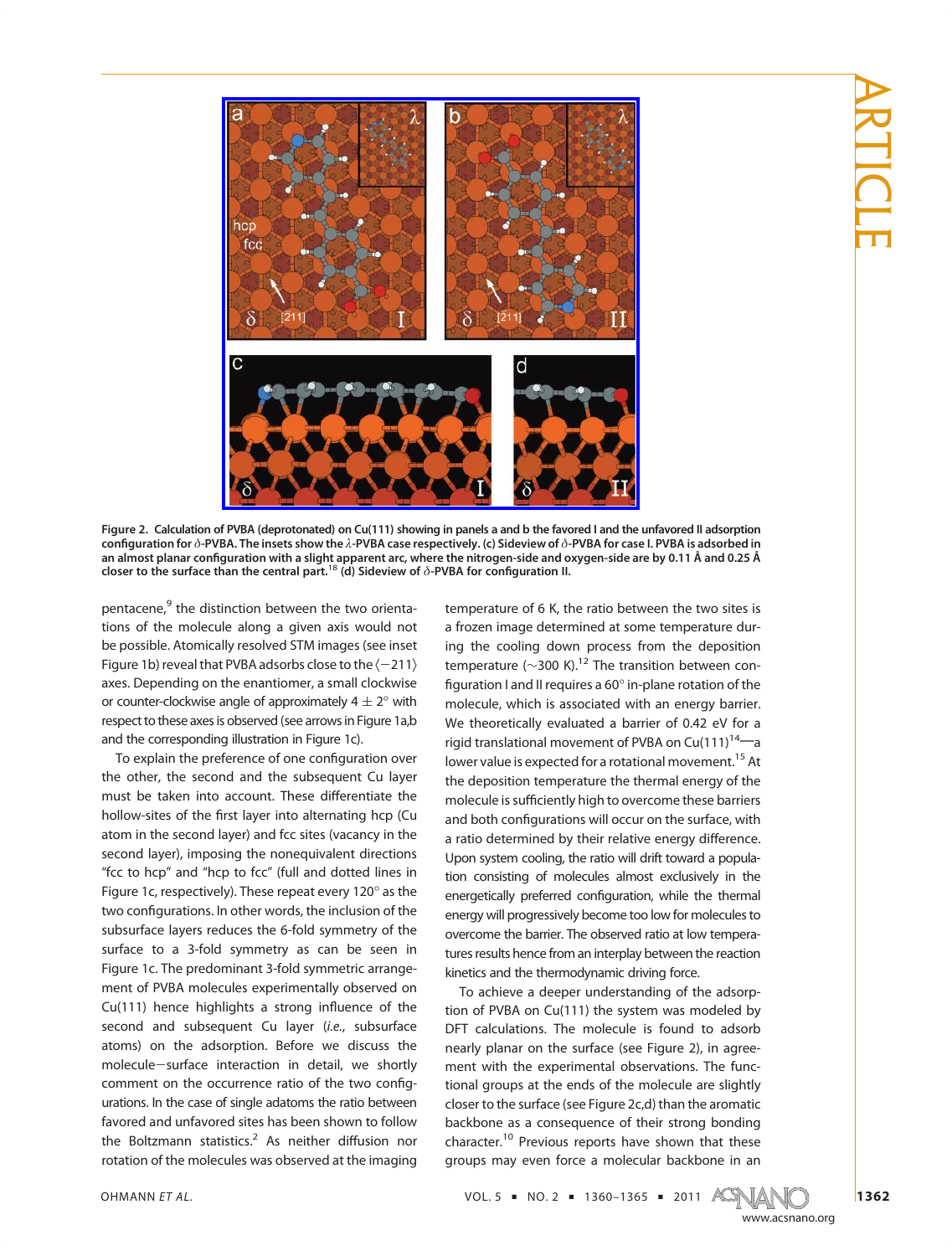upright or tilted configuration.<sup>16,17</sup> In Figure 2a,b relaxed structures of the two most stable arrangements, corresponding to configuration I and II, are reported. The arcmatic sings of the molecules are aligned along the  $\langle -211 \rangle$  directions. However, due to the kinked vinyl<br>molecules a small angle between the molecular avial (defined by the line of the N atom to the carboxyl C<br>
(defined by the line of the N atom to the carboxyl C which is of about  $7^\circ$ , has either a clockwise or counter-<br>clockwise capea characterizing the two different on clockwise sense characterizing the two different en-<br>continuous  $\lambda$  and  $\lambda$  DVPA, reconstituely. These angles antiomers  $δ$ - and  $λ$ -PVBA, respectively. These angles correspond well to those experimentally observed, allowing an unambiguous assignment of the specific<br>chiral species, Mercouse, experimentally use find that chiral species. Moreover, experimentally we find that each of the two angles is linked to one of the two specific topographic motifs. This enables a direct as-<br>signment of the chirality based only on the topographic signment of the chirality, based on the topographic<br>appearance (i.e., electronic structure) of the enantio-<br>more since the  $($ , 211) directions identify mirror sum mers. Since the  $\langle -211 \rangle$  directions identify mirror symmetry planes orthogonal to the surface, the adsorption energy is independent of the chirality, so that the two enantiomers are predicted to occur with equal probability, as experimentally observed.

We now examine in detail the differences between configuration I and the less frequently observed configuration II. Their calculated energy difference is 47 meV. The most stable configuration I is assigned to molecules oriented in the direction which is predominantly observed. In this configuration (see Figure 2 a) the nitrogen atom of  $DVB$  is located almost on top of a Guistam with a slight shift of the molecule along  $\langle -211 \rangle$  toward a nearby hcp-<br>hellow site. Betating the molecule in plane by  $-60^\circ$ hollow site. Rotating the molecule in-plane by  $-60^{\circ}$ <br>(ex. 1608, ex.1808) should result in the same adsorption (or  $+60^{\circ}$ , or  $180^{\circ}$ <br>geomotry if we all  $\frac{1}{2}$  geometry if we considered only the first layer. How-<br>geometry if we considered only the first layer. However, the position of the molecule with respect to the second metal layer is not equivalent in the two cases. The site below the N atom turns from an hcp-hollow site to an fcc-hollow site after any of the rotations above, with no second-layer Cu atom present below the N atom. Hence, the difference in energy is ascribed to the<br>different stacking byout of subsurface motal atoms different stacking layout of subsurface metal atoms.

Inspection of the different relaxations and screen-<br>ings obtained from our calculations reveals a wealth of ing the information supporting a different response of<br>the subsurface at me for the two configurations. The the subsurface atoms for the two configurations. The analysis shows that the two relaxed adsorption geometries differ noticeably already in the way the molecule<br>positions itself with respect to the first Cullaver positions itself with respect to the first Cu layer. Whereas in configuration I the nitrogen atom is closer<br>to the on-top site, it lies 0.32 Å further away laterally for case II, resulting in an overall rigid displacement of the molecule along the  $\langle -211 \rangle$  axes. In both configurations,<br>the contexe of the aromatic rings are positioned clinically the centers of the aromatic rings are positioned slightly toward the hcp-site. We note that theoretical calculations of hoppens on  $Cu(1111)^8$  suggest that hoppens tions of benzene on Cu(111) suggest that benzene<br>profers the ben site over the for site. This tendency  $p$ could then be responsible for some of the driving force

associated with the shift along the molecular axis obtained<br>in our calculations. Indeed, the distance between the rings in PVBA matches very well the one between two geometrically equivalent hollow-sites (either hcp or fcc). This allows the two aromatic rings to experience the same substrate environment which could reinforce any effect predicted for a single aromatic ring.<br>In hoth conformations the molecule is shomically

In both configurations the molecule is chemically bonded to the surface, with almost identical Cu-N and Cu-O bond lengths. Slight local relaxations of surface atoms and molecule atoms occur to allow for a displacement under these constraints. Specifically, in con-<br>fouration I the overage atoms are 0.12  $\stackrel{1}{\&}$  closes to the figuration I the oxygen atoms are 0.13 Å closer to the surface than in configuration II (see Figure 2c,d). By contrast, the nitrogen atom, more rigidly coupled to the pyridine ring, sits similarly close to the surface in the two py<br>cases. To preserve the Cu—N bond length the first layer Cu<br>atom is therefore lifted by 0.14 Å in confounction ll atom is, therefore, lifted by 0.14 Å in configuration II.<br>So far, the adsorption of PVBA seems to be governed

by an interplay between the interactions of the aromatic groups with the surface mediated by anchoring bonds through the N and O atoms. In this scenario, the driving force for the relaxation is the tendency to achieve the "correct" stacking of aromatic rings over<br>hen sites. The energy difference between the two hcp sites. The energy difference between the two configurations is correspondingly ascribed to subtle differences in the relaxation behavior due to equivalently long chemical bonds occurring in slightly different adsorption geometries. This view is further supported by a projected density of states (PDOS) analysis. This reveals projected almost no difference for the carbon atoms between con-<br>figuration Land II, consistent with the fact that the C figuration I and II, consistent with the fact that the C the N-atom and the O-atoms slight differences in the occurried densities of in plane a states  $(n, n)$  are occupied densities of in-plane p-states  $(p_x, p_y)$  are found, while the vertical  $p_z$ -states are not significantly altered. These findings are consistent with the fact that no noticeable change was detected in the appearance of the two configurations in the STM images (see Figure 1b).<br>We noy t turn to the discussion of the screening

capabilities of the two adsorption configurations.  $G<sub>i</sub>$ ven the deprotonation of the PVBA molecule upon the adsorption on the copper surface a horizontal dipole is formed along the molecule and oriented from the deprotonated carboxyl group to the pyridyl group. This induces an image charge electrostatic response by the metal substrate corresponding to an image by the metal substrate correction. The different response<br>dipole in opposite orientation. The different response from configuration I and II is investigated by the following procedure: At first, the electron density displacement  $\Delta \rho^{\mathrm{T}}(\mathbf{r})$  is evaluated for configuration I by cule and substrate from the total ("interacting system")<br>density obtained for the selayed structure<sup>10</sup> Neglect density obtained for the relaxed structure.<sup>10</sup> Neglecting the small lateral displacement of the PVBA molecule, configurations I and II only differ by the position<br>of the second-and third senner layer. By sympaton of the second and third copper layer. By swapping

ARTICLE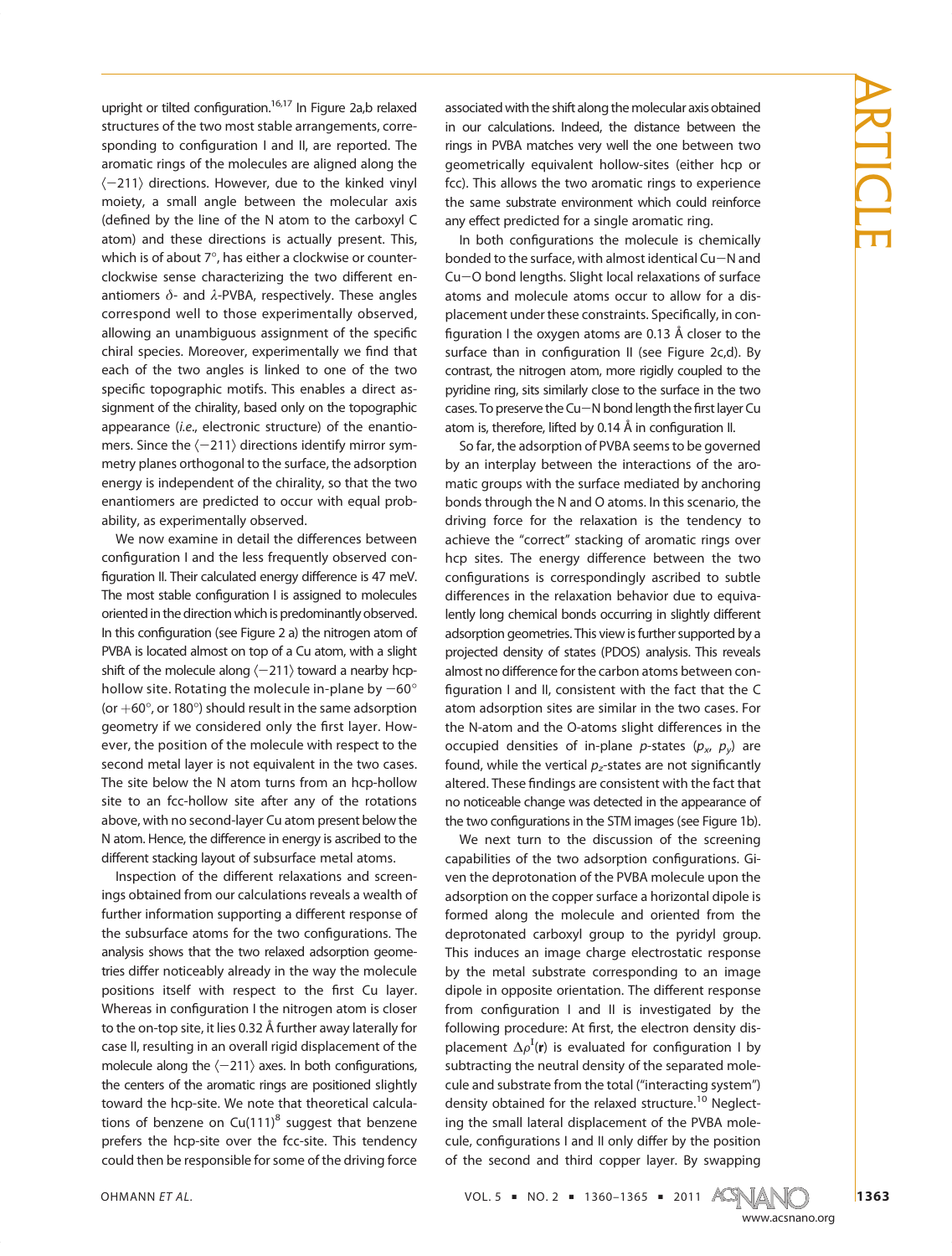

Figure 3. Map of the differential adsorption charge transfer  $\Delta\Delta\rho(r)$  between configuration I and II of PVBA on Cu(111). Considering the more stable configuration I as reference, red areas denote larger negative charge accumulation, blue areas denote larger positive charge accumulation (i.e., electron depletion). The projection is on a plane between the molecule and the surface. The larger electron accumulation around the pyridine ring and the larger depletion around the carboxylate region denote a more efficient screening of the horizontal PVBA dipole for configuration I over configuration II.

180° of the subsurface layers, a second density dis-<br>nlacement  $A \xrightarrow{\text{H}}$  is then calculated. This is associated placement  $\Delta \rho^{\text{II}}(\mathbf{r})$  is then calculated. This is associated with the malacula in configuration  $\parallel$ . Finally, then with the molecule in configuration II. Finally, the difference of the two quantities  $\Delta\Delta\rho(\mathbf{r}) = \Delta\rho^{\mathrm{T}}(\mathbf{r}) - \Delta\rho^{\mathrm{T}}(\mathbf{r})$  can be originated in the molecule and first  $\Delta \rho^{\text{II}}(\mathbf{r})$  can be safely inspected in the molecule and first layer region to investigate the coupling between substrate stacking and screening response (performing the same procedure starting from configuration II<br>the same procedure starting from configuration II yields almost identical results). To screen the molecular boxylate and accumulate around the pyridyl group. Indeed, electron density depletion is obtained below the carboxylate group in both configurations, accom-<br>panied by an electron deprity accumulation located below the pyridyl ring.<sup>10</sup> However, the effect is sig-<br>pificantly larger for configuration lolamely a larger nificantly larger for configuration I. Namely, a larger electron density depletion is obtained below the carboxylate group for the energetically preferred config-<br>boxylate group for the energetically preferred configuration I, accompanied by a correspondingly larger<br>electron density accumulation below the pyridine ring. This is revealed by inspecting the calculated electron density difference pattern  $\Delta\Delta\rho(\mathbf{r})$  in the region be-<br>tween the curface and the melocula. The pattern is shown in Figure 3 indicating that configuration I allows<br>for a more efficient electron redistribution than confor a more efficient electron redistribution than configuration II. This behavior must reflect the different locations of Cu atoms in the second layer for configuration I compared with configuration II. In the present system, the slightly better screening of the molecular system, the sum principal can be related to the larger<br>dipole in configuration I can be related to the larger amount of valence charge available for local screening<br>when the metal atoms in the second layer are positioned more directly underneath the most electrostatically charged (and chemically active) atoms of the adsorbed molecule.

# **CONCLUSION**

We have presented a combined experimental and theoretical study on single PVBA molecules adsorbed theoretical study on Cu(111). We find that PVBA is predominantly ad-<br>sorbed in only three orientations. This reflects the sorbed in only three orientations. This reflects the reduced symmetry of the surface once the subsurface atoms are included. In particular, this shows that the second and subsequent Cu layers can play a major role in the bonding of large organic molecules on Cu(111). We believe that our results can be generalized to other close-packed surfaces. Furthermore, the influence of<br>close-packed surfaces. Furthermore, the influence of subsurface layers shown here for single molecules, can<br>potentially also play a role for supramolecular assemblies, composed of nonsymmetric molecules, in terms  $\epsilon$  composition of a composed of  $\epsilon$  models, in the symmetric molecules, in the symmetric molecules, in the symmetric molecules, in the symmetric molecules,  $\epsilon$ of geometrical arrangement and electronic properties.

#### **METHODS**

repeated cycles of Ar<sup>+</sup> ion sputtering and subsequent annealing.<br>PVRA was evaporated  $(T_0 = 456 \text{ K})$  in ultrabigh vacuum for PVBA was evaporated ( $T_{cell}$  = 456 K) in ultrahigh vacuum for 5-10 min leading to submonolayer coverage. The temperature of the sample was kept at room temperature during deposition. After the preparation the sample was transferred into the lowtemperature STM where it was cooled down to 6 K.

DFT Calculation. The PVBA on Cu(111) system was modeled by Density Functional Theory (DFT) calculations by means of the Density Functional Theory (DFT) calculations by means of the<br>Quantum-ESPRESSO package<sup>19</sup> and treating the electronic exchange and correlation terms within the local density approximation (LDA). We used ultrasoft Perdew-Zunger pseudo-<br>instantials with energy cutoff of 25 Byd to model the interaction potentials with energy cutoff of 25 Ryd to model the interaction

Cu(111) surface was modeled with a four-layer periodic slab  $a = b = 16.71$  Å, and Brillouin zone sampling was limited to the damma point only A c value of 22.4 Å was used so that 10 Å of Gamma point only. A c value of 22.4 Å was used, so that 10 Å of vacuum separate the slab from its periodic images along the z direction orthogonal to the slab. The bottom layer was kept fixed at the bulk Cu values to mimic the behavior of the metal substrate.

## REFERENCES AND NOTES

- 1. Wang, S. C.; Ehrlich, G. Self-Adsorption Sites on a Close-Packed<br>Surface: Ir on Ir(111). *Phys. Rev. Lett.* **1989**, 62, 2297–2300.
- 2. Repp, J.; Meyer, G.; Rieder, K.-H.; Hyldgaard, P. Site Determination and Thermally Assisted Tunneling in Homogemination and Thermally Assisted Tunneling in Homoger<br>nous Nucleation. *Phys. Rev. Lett.* 2003, 91, 206102.